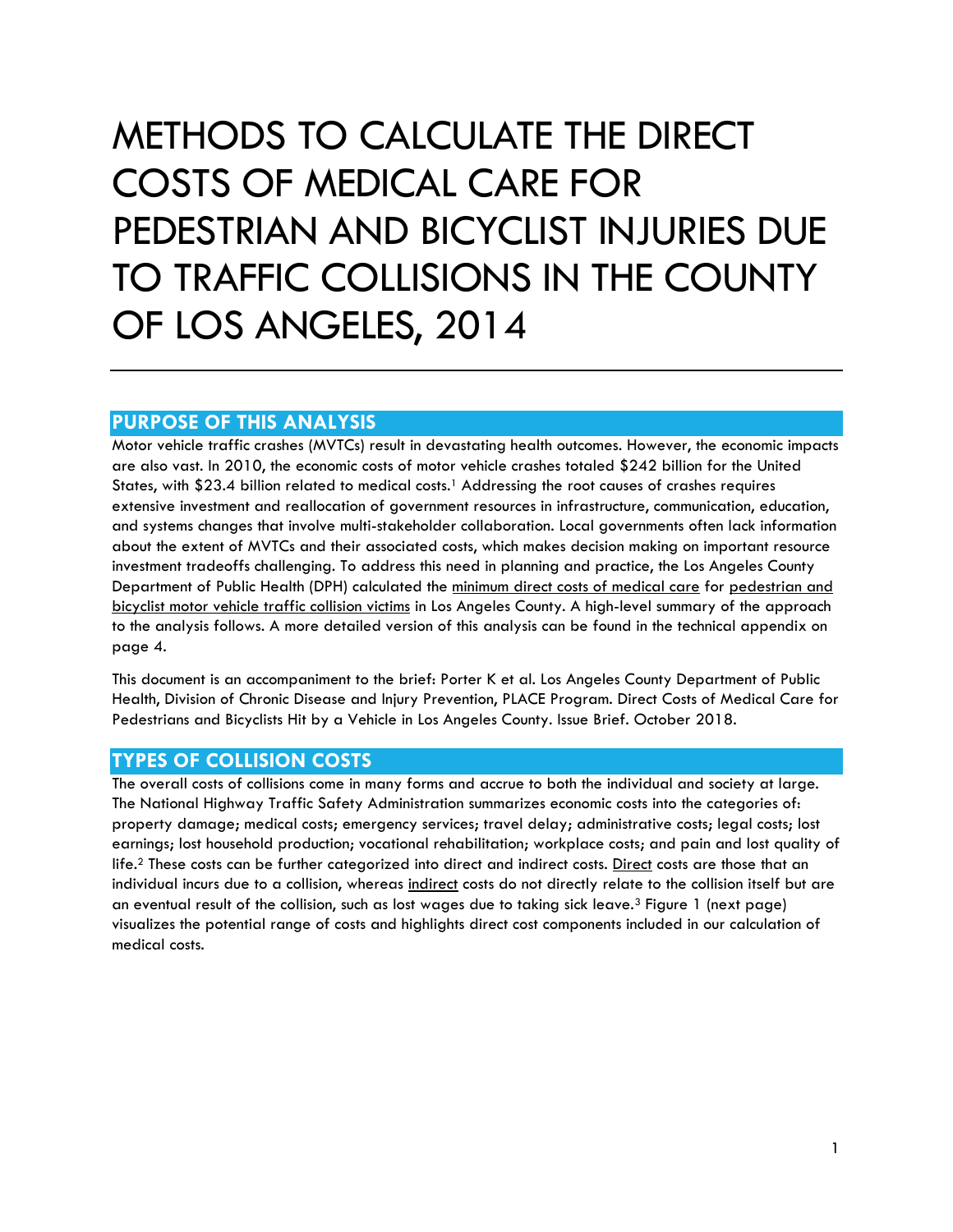#### **FIGURE 1. Summary of Collision Costs**



Diagram modified from: Capital Region Intersection Safety Partnership (CRISP). Cost collision study: Report summary. February 2010.

Although other agencies have produced estimates of the economic costs of crashes, their conceptual nature can make it difficult for these values to be interpreted by the public. Although medical costs are just one of many economic impacts of crashes, they are one of the most tangible costs that could be averted with prevention.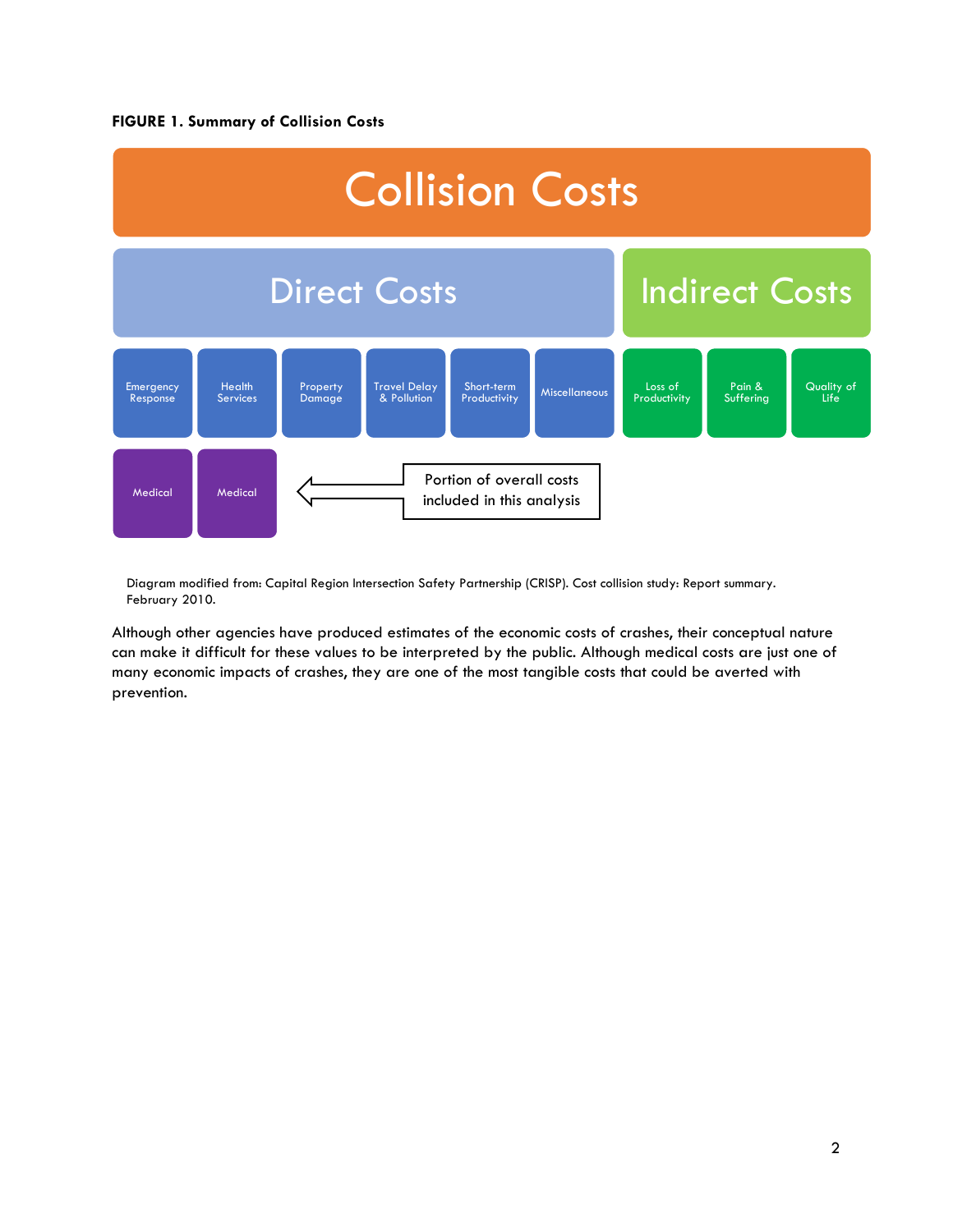## **APPROACH**

A high-level overview of the methodology used for this analysis is described below. The detailed methodology can be found in the Technical Appendix on page 4. The calculations employed numerous assumptions that are intended to approximate the minimum direct costs of medical care. They are projections only.

Each cost component calculation (ambulance fees, hospital costs, and professional fees) is derived from a different 2014 population of pedestrian and bicyclists who were motor vehicle traffic collision victims. Data about all victims may not be available due to the complexity the response to a collision and how a collision is reported or documented.

## **FIGURE 2: Basic Formula for Calculating Direct Costs of Medical Care**

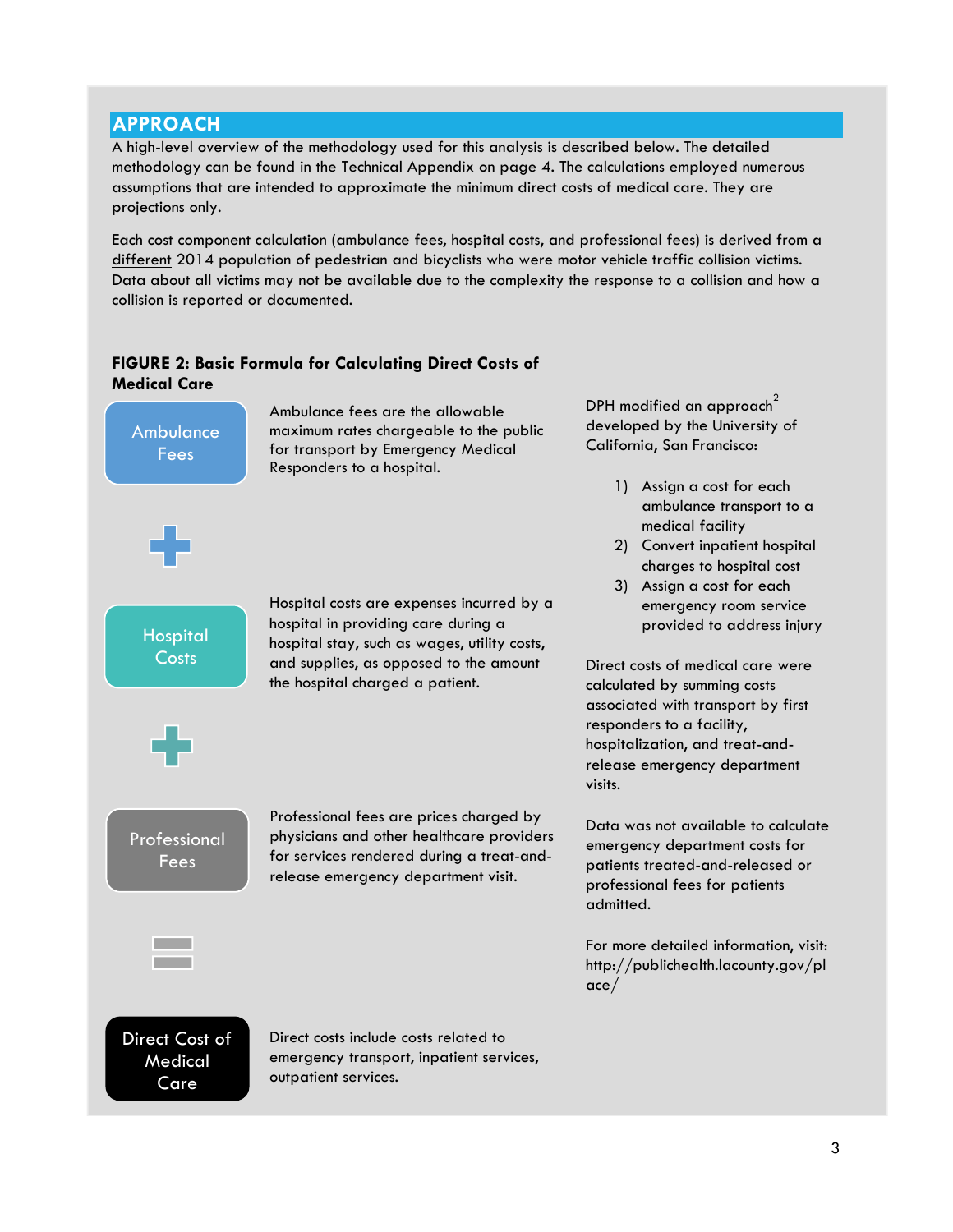# Technical Appendix

In this appendix, we provide a more complete set of the details on the data and methods we used to produce the estimates presented above. As mentioned, we made several assumptions to arrive at our estimated minimum direct costs. However, other sets of assumptions and approaches could be used that generate different findings. These calculations are intended to be suggestive and only describe our approach. All analyses were performed using SAS version 9.4 and ArcMap version 10.3.

## **CALCULATING DIRECT COSTS OF MEDICAL CARE**

The figure below is a visual representation of the overall process to calculate direct medical costs using a modified University of California San Francisco Approach.4

#### **FIGURE 3. Process for Calculating Direct Medical Costs of Collisions Using a Modified University of California San Francisco Approach**

#### **Converting Hospital Charges to Hospital Cost**



| Medi-Cal Rates for Current<br>Procedural Terminology<br>$(CPT)$ codes <sup>5</sup> | Merge file based on<br>CPT codes with | <b>OSHPD Emergency</b><br>Department Data<br>associated with<br>MVTCs <sup>4</sup> |                                                                     | <b>Professional</b> |
|------------------------------------------------------------------------------------|---------------------------------------|------------------------------------------------------------------------------------|---------------------------------------------------------------------|---------------------|
|                                                                                    |                                       |                                                                                    | Apply the Medicaid<br>reimbursement rates to<br>patients' CPT codes | <b>Fees</b>         |
|                                                                                    |                                       |                                                                                    |                                                                     |                     |

**Medical** Costs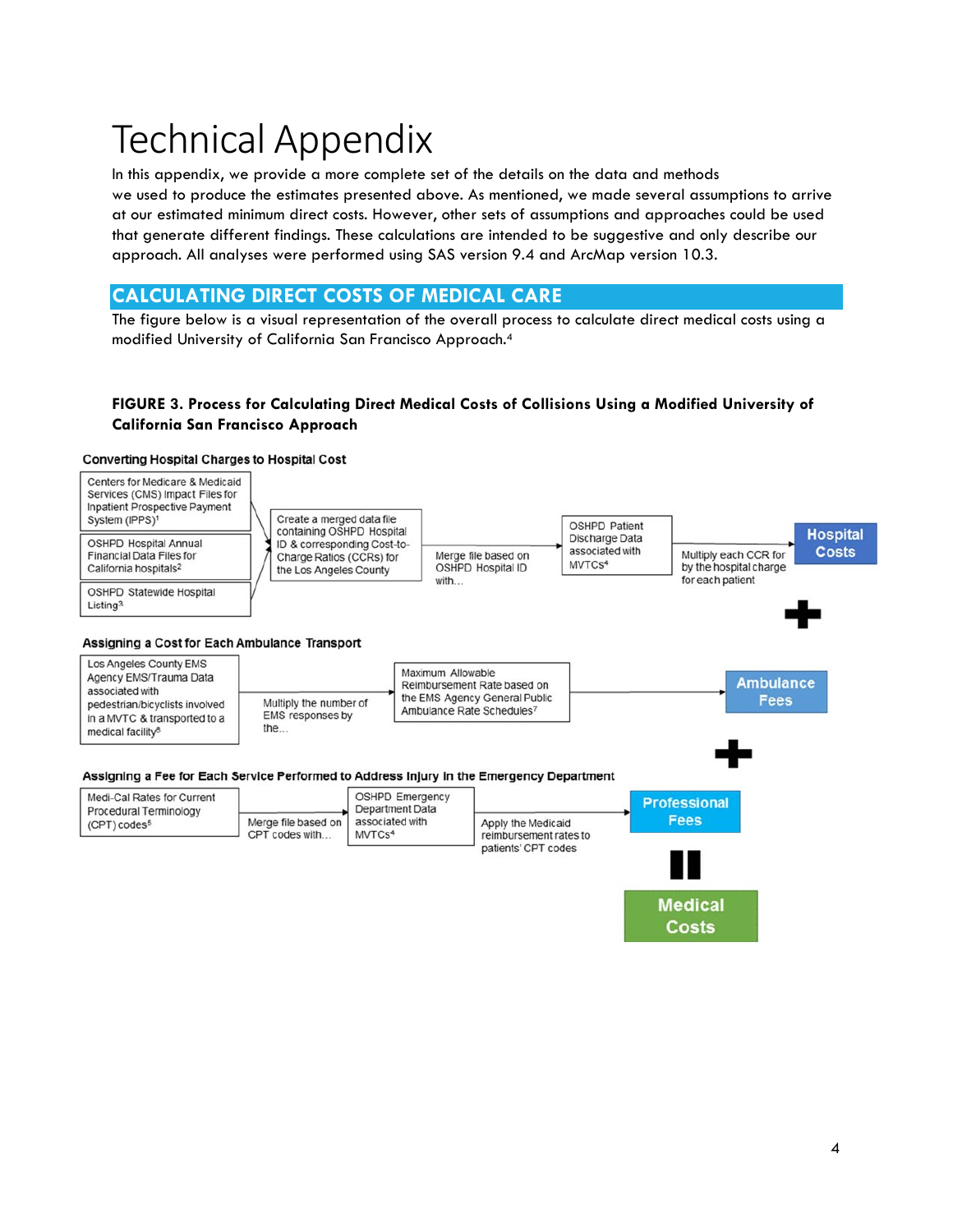## **DATA SOURCES**

We used:

- Federal-level Cost-to-Charge Ratios (CCRs) from the Centers for Medicare and Medicaid Services (CMS), where CCRs equals the total amount of money required to operate a hospital, divided by the sum of the revenues from patient care and other operating revenues<sup>5</sup>;
- State-level hospital data (financial<sup>6</sup>, hospital listing<sup>7</sup>, discharge and emergency department<sup>8</sup>) and Medicaid reimbursement<sup>9</sup> and;
- County-level Emergency Medical Services (EMS) and Trauma data<sup>10</sup>, and ambulance rate schedules.<sup>11</sup>

## **METHODS**

Each cost component is derived from a different 2014 population of motor vehicle traffic crash (MVTC) victims. These are described further below.

#### HOSPITALIZED AND EMERGENCY DEPARTMENT VICTIMS

#### DEFINING COLLISION VICTIMS

We used California's Office of Statewide Health Planning and Development (OSHPD) datasets for California licensed local health departments to identify pedestrian and bicyclist collision victims treated in a County medical facility. OSHPD patient discharge data was used to identify collision victims who were admitted in the hospital. OSHPD Emergency Department (ED) data were used to identify victims who were treated-and-released from the ED. A MVTC was defined as a hospital visit with a primary external cause of injury code (E-code) of E810-E819 from the International Classification of Diseases, ninth revision. Specific sub-categories of E-codes were selected to identify the injured party; for pedestrians (X.7) and bicyclists (X.6).

#### IDENTIFYING INCIDENT LOCATION

Assumptions were made to identify where MVTC injuries occurred in the county versus the city of Los Angeles. The OSHPD data for local public health departments cannot identify incident location because it only contains geographic information on patient residence location and hospital location. As a proxy, we used hospital location to assign incident location. The Los Angeles County hospital Geographic Information Systems (GIS) shapefile<sup>12</sup> was used to map hospital locations and the county and city boundary shapefiles were overlaid to assign boundary locations. We assumed that if the hospital was in the city of Los Angeles, then the MVT injury occurred within the city. Likewise, we assumed that if the hospital was in the county then the MVT injury occurred in the county.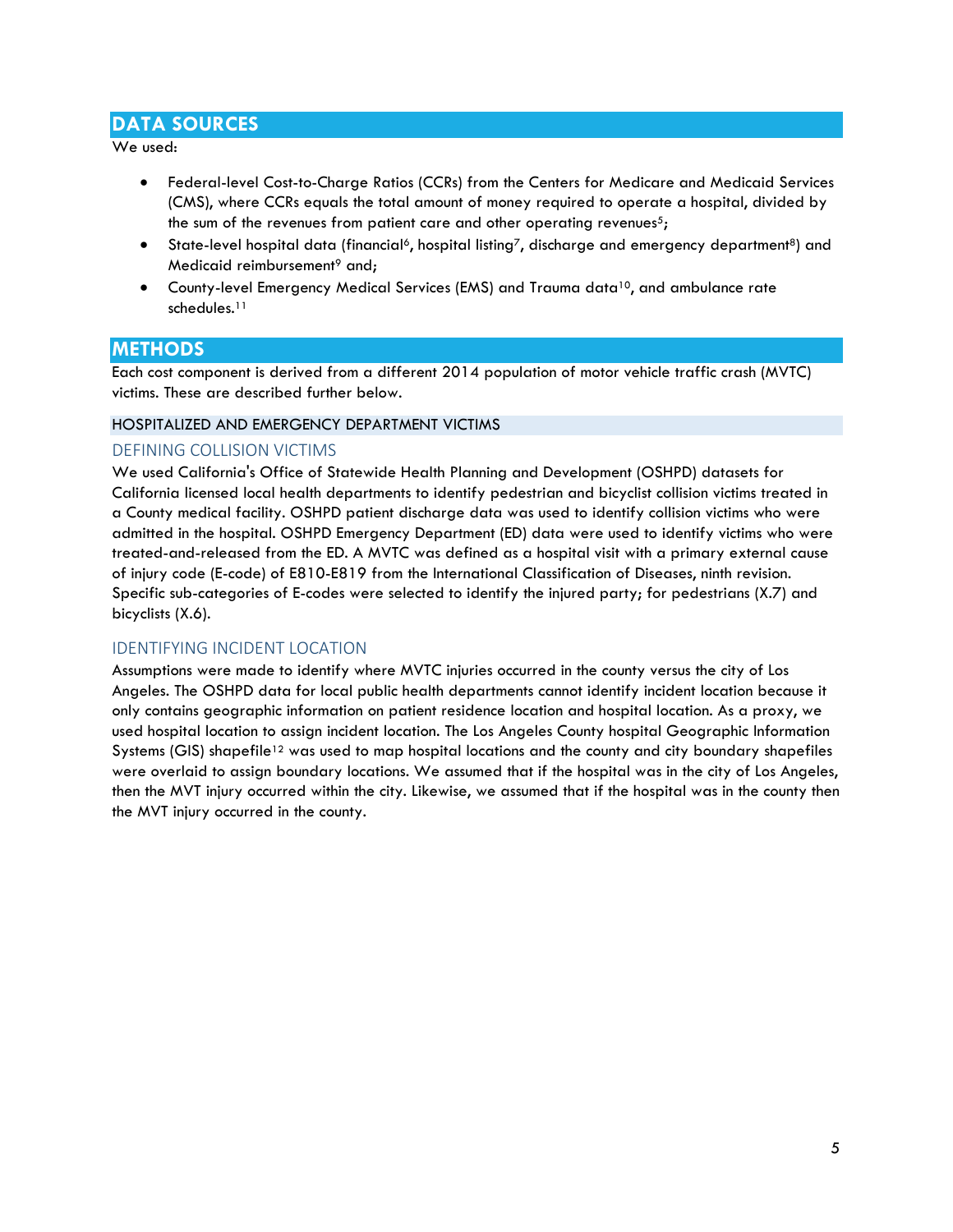#### AMBULANCE TRANSPORT VICTIMS

#### DEFINING COLLISION VICTIMS

A subset of the EMS/Trauma data from the Los Angeles County Department of Health Services EMS Agency was used to identify victims who were transported to a medical facility from the incident (collision) site. Our EMS dataset contains select indicators from the assessment of patient encounters with EMS responders at the scene of an incident that is likely related to a MVTC and transported to a Los Angeles County non-trauma center. Our Trauma dataset contains select information on patients involved in a MVTC and transported to a Los Angeles County trauma center. Depending on the data source, collision victims were identified in two ways:

- 1) For victims transported to a Los Angeles County trauma center (Trauma data), we selected (Ecodes) (E810 -E819) and subcategories occupants (X.0, X.1), motorcyclist (X.2, X.3), pedestrians (X.7) and bicyclists (X.6) and other/unspecified (X.4, X.5, X.8, X.9) to identify those injured in a MVTC.
- 2) For victims transported to a non-trauma center in Los Angeles County (EMS data), the identification of MVTC-related incidents had to be estimated, because EMS data lacks E-codes.

We used the Trauma database to obtain the number and percent of collision victims for each mode of travel (ex: occupant, motorcyclist, pedestrian, bicyclist, other/unspecified) that were transported to a trauma center.

To estimate the number of pedestrian and collisions victims that were transported to a non-trauma center, we used both the Trauma and EMS databases. Both the EMS and Trauma databases contain a variable called the "Mechanism of Injury (MOI)," which describes the mechanism of the patients' injury. This variable has multiple field values, two which are associated with pedestrians/bicyclists/motorcyclists. They are: PB (NOT thrown or run over at <20 MPH) and RT (Thrown or run over at >=20 MPH). Using the EMS and trauma databases, we created two data subsets each containing only PB or RT field values.

To obtain the estimated number of pedestrian or bicyclist collision victims that were transported to a nontrauma center and had a PB or RT field value, we applied the proportion of pedestrian or bicyclist collision victims that had a PB or RT field value in the Trauma database to the number of patients with a PB or RT field value that were transported to a non-trauma center.

To obtain the estimated number of pedestrian or bicyclist collision victims that were transported to a nontrauma center without a PB or RT field value, we then applied that non-trauma value to the proportion of the proportion of trauma center patients that were without a PB or RT field value.

Finally, to obtain a combined estimate of pedestrian and bicyclist collision victims that were transported to trauma and non-trauma centers, we added the number of pedestrian and bicyclist collision victims in the trauma database to the estimated number of pedestrian and bicyclist collision victims in the EMS database.

#### IDENTIFYING INCIDENT LOCATION

The EMS/Trauma datasets contain geographic data fields (ex: Global Positioning System (GPS) coordinates, city, zip code) which, when data are available, provide information on incident location. For collision victims with GPS data, we determined incident location based on county and city boundary GIS shapefiles. In the absence of GPS coordinates, we assigned incident location based on city and zip code combination, city alone, or zip code alone. Because political boundaries do not align with zip code boundaries, we relied on the City of Los Angeles Housing Department's map listing of zip codes<sup>13</sup> to assign those incidents to the city of Los Angeles. Data without any geographic information were omitted, since geography could not be determined.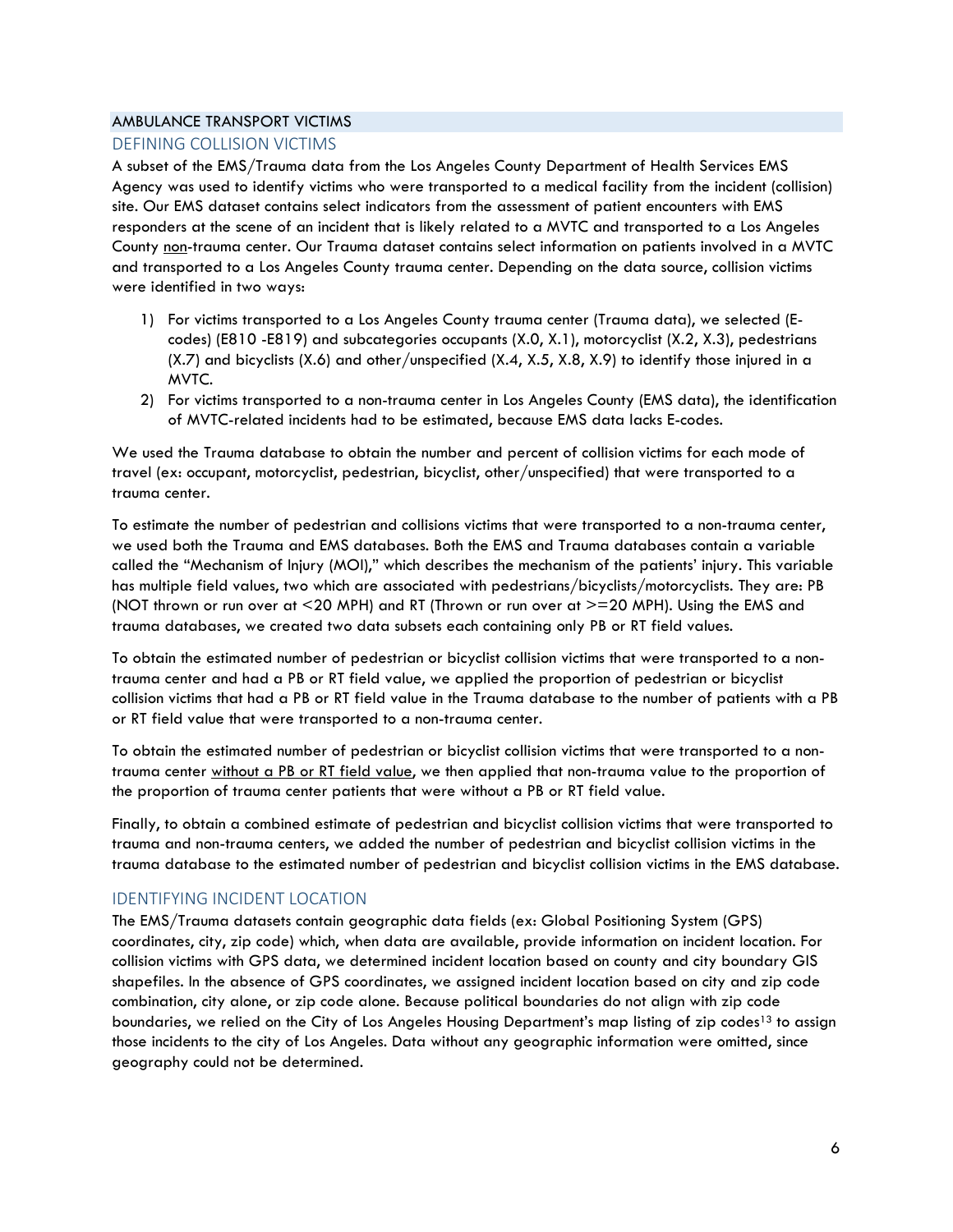## **CAVEATS**

Data limitations necessitated the development of assumptions and approaches that may impact the estimates, and our estimates are likely to be conservative. Challenges included:

- **Underestimation of hospital costs:** Our hospital costs are based on hospital discharge data only, and thus do not include hospital costs related to patients treated and released in the emergency department.
- **Calculating ambulance fees**: We used the most likely base ambulance fee for caring for a pedestrian or bicyclist and applied this average fee to all incidents. However, special charges such as an oxygen mask, bandages, cervical collar, mileage, etc., would be considered additional fees and would be added to the ambulance fee. These special charges were not available by incident.
- **Underestimation of professional fees**: Our professional fee estimates are based on pricing rates for Medicaid reimbursement for services rendered to outpatients in the emergency department, and do not account for instances where the patient was hospitalized, has Medicare, or private insurance. Reimbursement amounts vary widely across payers and both Medicaid and Medicare set a much lower rate than private insurers for the same procedure<sup>14</sup>; in one example (treating a broken leg), we found a difference of up to \$584.00.,15 Procedures not eligible for Medicaid reimbursement were assigned a reimbursement of \$0 by Medi-Cal, California's Medicaid program.
- **Estimation of MVTC victims transported by an ambulance to a non-trauma center**: Information on patients transported to non-trauma centers is in the EMS database. While the EMS data contains geographic information related to an incident, it lacks identifying information on whether the victim was involved in a MVTC versus some other incident. Our approach to estimating the probable number of MVTC victims in the EMS data was to take the proportion of pedestrian and bicyclist MVTC victims in the Trauma Data and apply this to the EMS data; this may have biased the ambulance fee estimates.
- **Possible misclassification of victims injured in the county vs. city**: We assumed that victims were injured in the same general area as the medical facility they were transported to because neither the hospital nor emergency department data (OSHPD) contained information on incident location. Using the location of the treating facility as a proxy for the location of the incident may have skewed the identification of victims injured in the county versus the city, and subsequently the distribution of hospital costs and professional fees between the two regions.
- **Missing values:** We imputed observations/values in the databases using corresponding county and city costs averages when these missing values prevented the calculation of hospital costs and professional fees.

#### **Los Angeles County Department of Public Health** *Division of Chronic Disease and Injury Prevention*

Tony Kuo, MD, MSHS, Director Jean Armbruster, MA, Director, PLACE Program Chandini Singh, MA, Policy Analyst, PLACE Program Kimberly Porter, PhD, MPH, Epidemiologist, PLACE Program Isabelle Sternfeld, MSPH, Epidemiologist, IVPP

**Los Angeles County Chief Executive Office**  Ricardo Basurto-Davila, PhD, MSc

#### **Suggested Citation:**

Porter K, Singh C, Sternfeld I, Basurto-Davila R, Armbruster J. Los Angeles County Department of Public Health, Division of Chronic Disease and Injury Prevention, PLACE Program. Methods to Calculate the Direct Costs of Medical Care for Pedestrian and Bicyclist Injuries Due to Traffic Collisions in the County of Los Angeles, 2014. October 2018.